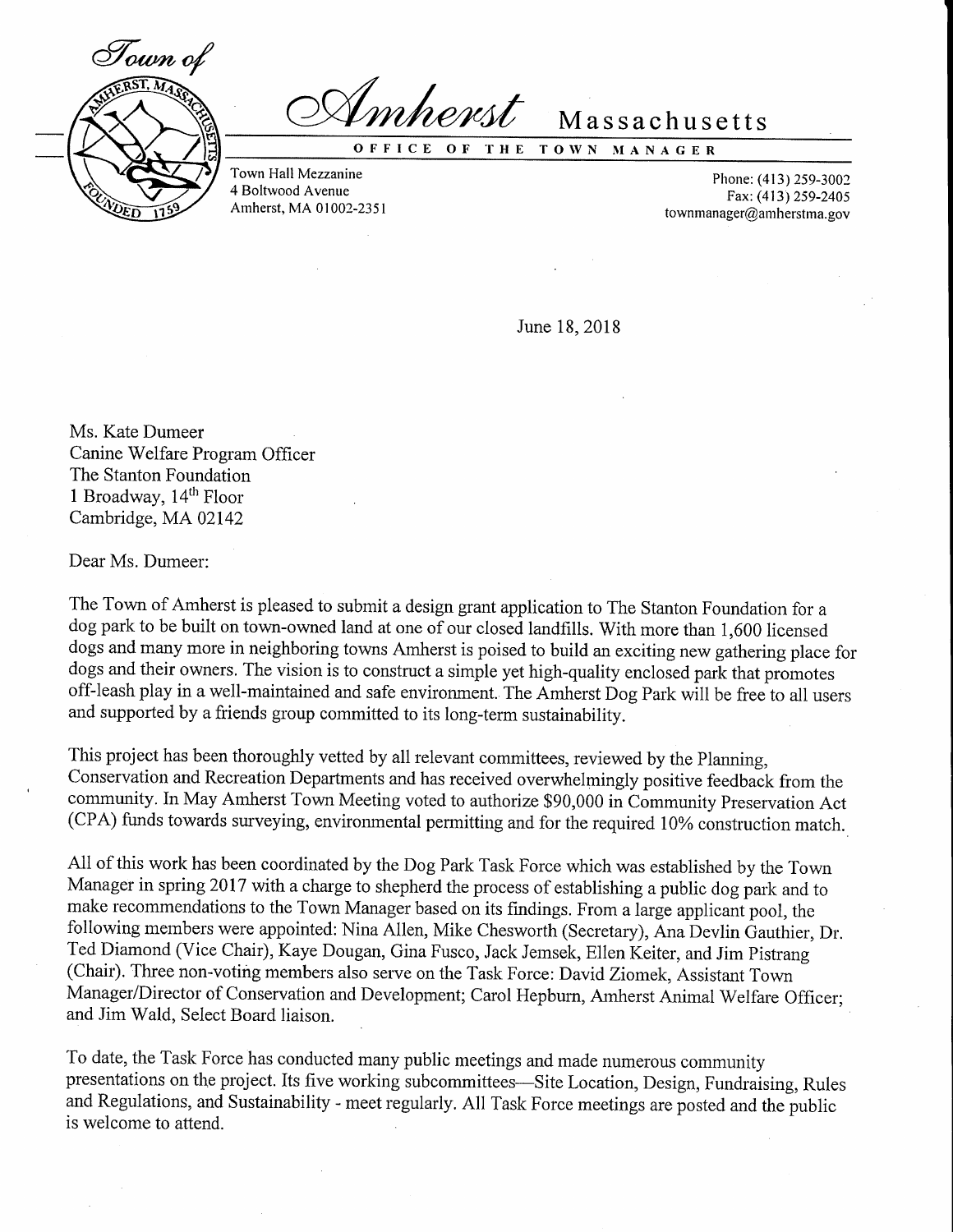Amherst has selected a two-acre section of an old capped landfill for the site of the dog park. It has frontage on a main road, public water and adequate land for parking. We have worked closely with Peter Wells from Berkshire Design Group in Northampton to develop a conceptual design for the project (see attached). Our application also includes a draft budget for the park. The Berkshire Design team has worked on a number of dog parks in western Massachusetts and has extensive experience with recreation areas throughout New England.

The park will have trees and structures for shade and comfortable benches for humans. As a public recreation area, it will be ADA compliant (paved paths, paved parking spaces, level ground) and access to public water. There will be two separate fenced-in areas, one for small dogs, and the other for large dogs. The enclosures, four- to six-feet high, will be constructed of attractive fencing and have dual-gate entries. Ample cleaning supplies, including covered garbage cans and waste bags, will be available. The Amherst Dog Park will be open year round from dawn to dusk; it will not have artificial lighting nor restroom facilities.

The Task Force will establish a "Friends of Amherst Dog Park" group to help the Town care the site, such as organizing clean up days at the beginning of each season. It will also be the responsibility of the Friends to continually supply the park with waste bags and other necessities. The group will work closely with the town during the design and construction phases of the project.

lf awarded a design grant Amherst is committed to following:

- Using the town-owned landfill site;
- Continuing to apprise relevant committees/boards of the project;
- . Providing a 10% construction match funding (already authorized);
- Designating David Ziomek, Assistant Town Manager as the project "point person";
- . Applying grant funds to costs including the preparation of schematics, preliminary drawings, bid documents, construction observation and related expenses;
- ' r Hiring a firm with previous dog park design experience;
- Signing a Memorandum of Understanding with the Stanton Foundation upon receiving a final bid for construction;
- o Using best efforts to avoid permanent donor sponsorship signage using a sign template provided by the Foundation.

We are very excited to be moving forward with this effort and appreciate your consideration of this request. Thank you.

Sincerely,

Paul Bockelman Town Manager